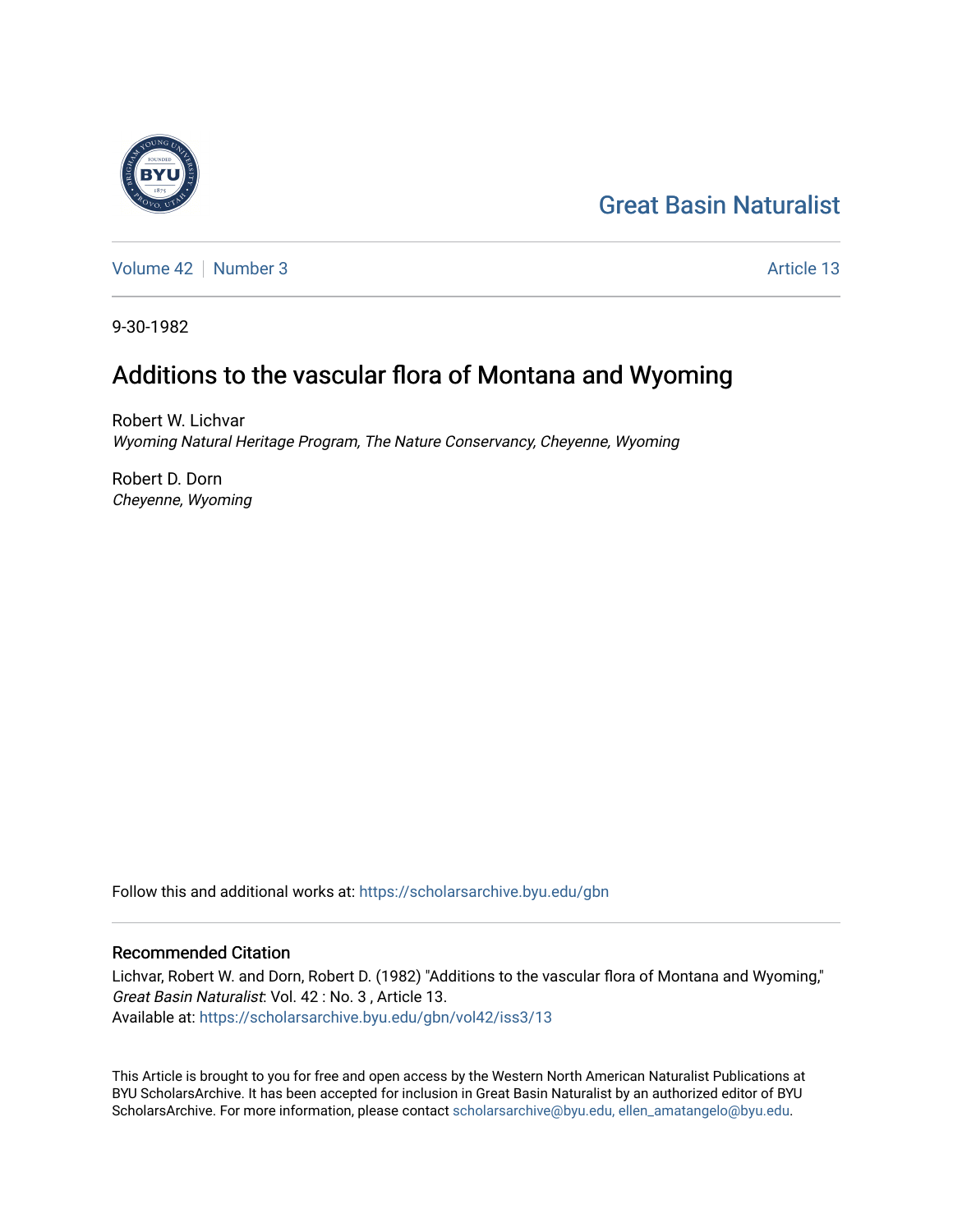# ADDITIONS TO THE VASCULAR FLORA OF MONTANA AND WYOMING

Robert W. Lichvar' and Robert D. Dorn'

ABSTRACT.- A list of one taxon new for Montana and 10 new for Wyoming is presented, plus comments about Astragalus molybdenus.

Recent field work has added one additional species to the flora of Montana and 10 additional species for Wyoming. The following herbaria were consulted for the taxa reported below: BYU, COLO, CSU, ID, IDS, MONT, MONTU, NEB, RM, US, UTC. Comments on the taxonomic status of Astragalus molybdenus Barneby in Wyoming are included.

#### **ASTERACEAE**

Ratibida tagetes (James) Barnh. Wyoming, Laramie Co., 3 miles W. of Cheyenne (T14N R67W S28 SEi/4 SW1/4), 1890 m, <sup>17</sup> Aug 1980, R. Dom 3612, RM.

First report for Wyoming. Likely in troduced with Blue Grama seed.

Solidago speciosa Nutt. Wyoming, Crook Co., Bear Lodge Mountains (T54N R62W S20), 1430 m, 18 July 1980, R. Lichvar 3185, RM; R. Dom 3545, RM.

First report for Wyoming. In Atlas Fl. Gt. Plains (Barkley 1977) a dot is given for Goshen Co., but that dot represents a specimen of S. missouriensis (R. Hartman, pers. comm., 1981).

#### **BRASSICACEAE**

Draba verna L. Wyoming, Yellowstone National Park, Old Faithful area near Belgian Pool, 2285 m, 25 Apr 1980, R. Lichvar 2544, RM.

First report for Wyoming.

#### **CAMPANULACEAE**

Campanula aparinoides Pursh. Wyoming, Crook Co., Bear Lodge Mountains (T54N

R63W S2), <sup>1430</sup> m, <sup>18</sup> Jul 1980, R. Dom 3549, RM, US; R. Lichvar 3196, RM, US. First report for Wyoming.

#### **CROSSOSOMATACEAE**

Forsellesia meionandra (Koehne) Heller. Wyoming, Sweetwater Co., Little Firehole Basin (T17N R106W S26 NW1/4 NW1/4), 2040 m, <sup>2</sup> Jul 1980, R. Dorn 3508, RM. Sweet water Co. (T16N R106W S10 SE1/4), 1980 m, <sup>3</sup> Jul 1980, R. Dom 3512, RM.

First report for Wyoming.

#### **CYPERACEAE**

Carex granularis Muhl. Wyoming, Crook Co., Bear Lodge Mountains (T54N R63W S2), 1430 m, 18 Jul 1980, R. Lichvar 3206, RM; fi. Dorn 3548, RM.

First report for Wyoming.

### **FABACEAE**

Astragalus molybdenus Barneby. Wyoming, Lincoln Co., Salt River Range, Head of Corral Creek (T31N R117W S16), 2865 m, <sup>21</sup> Aug 1980, R. Dorn 3661, RM, NY; R. Lichvar 3600, RM, NY. Same location, 17 Sept 1980, R. Lichvar 3926, RM, NY; R. Dorn 3682, RM, NY.

The Sept collections represent the first col lection of fruits for this species in Wyoming. Barneby (1964) noted "An astragalus resembling A. molybdenus in habit . . . collected in flower in the Salt River Mountains in Western Wyoming . . ." and commented that, "when better known may prove to be a sec-

<sup>&#</sup>x27;Wyoming Natural Heritage Program, The Nature Conservancy, <sup>1603</sup> Capitol Avenue, No. 325, Cheyenne, Wyoming 82001. 'P.O. Box 1471, Cheyenne, Wyoming 82001.